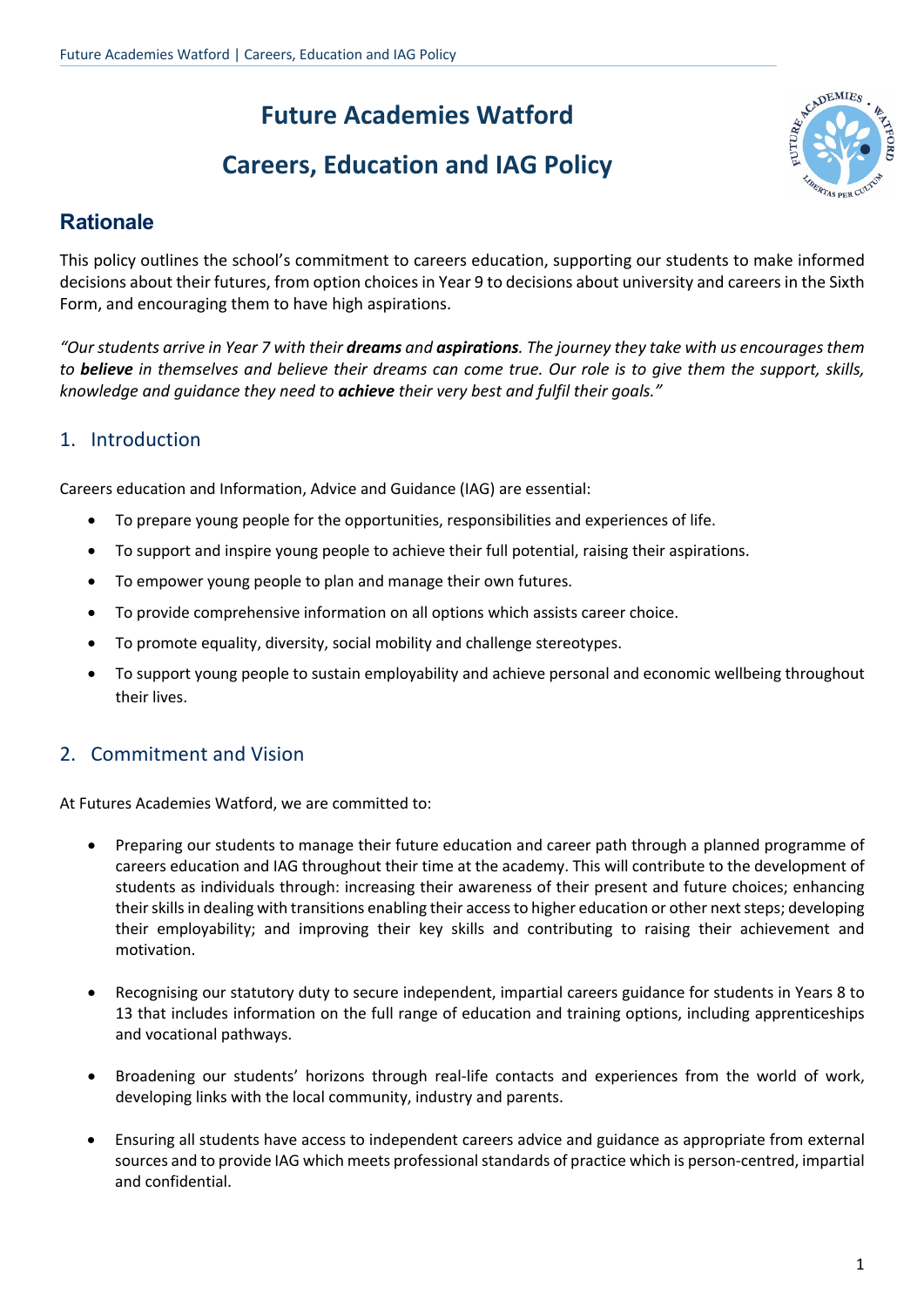The academy's programme of careers education and IAG clearly links to the wider Learning for Life and Citizenship curriculum and takes heeds of statutory guidance: https://www.gov.uk/government/uploads/system/uploads/attachment\_data/file/608259/Careers\_guidance\_a nd inspiration in schools.pdf

#### 3. Roles and responsibilities

Careers education and IAG are the responsibility of the school's Senior Vice Principal and the Head of Sixth Form, who works with an external consultant who is a qualified careers adviser and takes a lead on work experience and other aspects of the programme.

The main responsibilities of the Careers Education and IAG team are:

- To create, implement and maintain the careers education and IAG programme and evaluate activities on a regular basis.
- To liaise with subject leaders to establish how their subject contributes to careers education and IAG
- To negotiate a contract with an external provider for the statutory requirement of independent, impartial careers advice and guidance.
- To liaise with external provider (appointed by the Trust) and to agree, plan, organise, review and evaluate their provision.
- To liaise with all external stakeholders who contribute to the careers education and IAG programme such as parents, local further education colleges, training providers, employers and other local agencies.

#### 4. Provision

The Careers Development Institute (CDI) provides a framework for *Careers, employability and enterprise education* which can be adapted to suit an individual school and the needs of the students. It is constructed round three main areas of career and work-related learning which are:

- Developing yourself for careers, employability and enterprise education
- Learning about careers and the world of work
- Developing your career management and employability skills

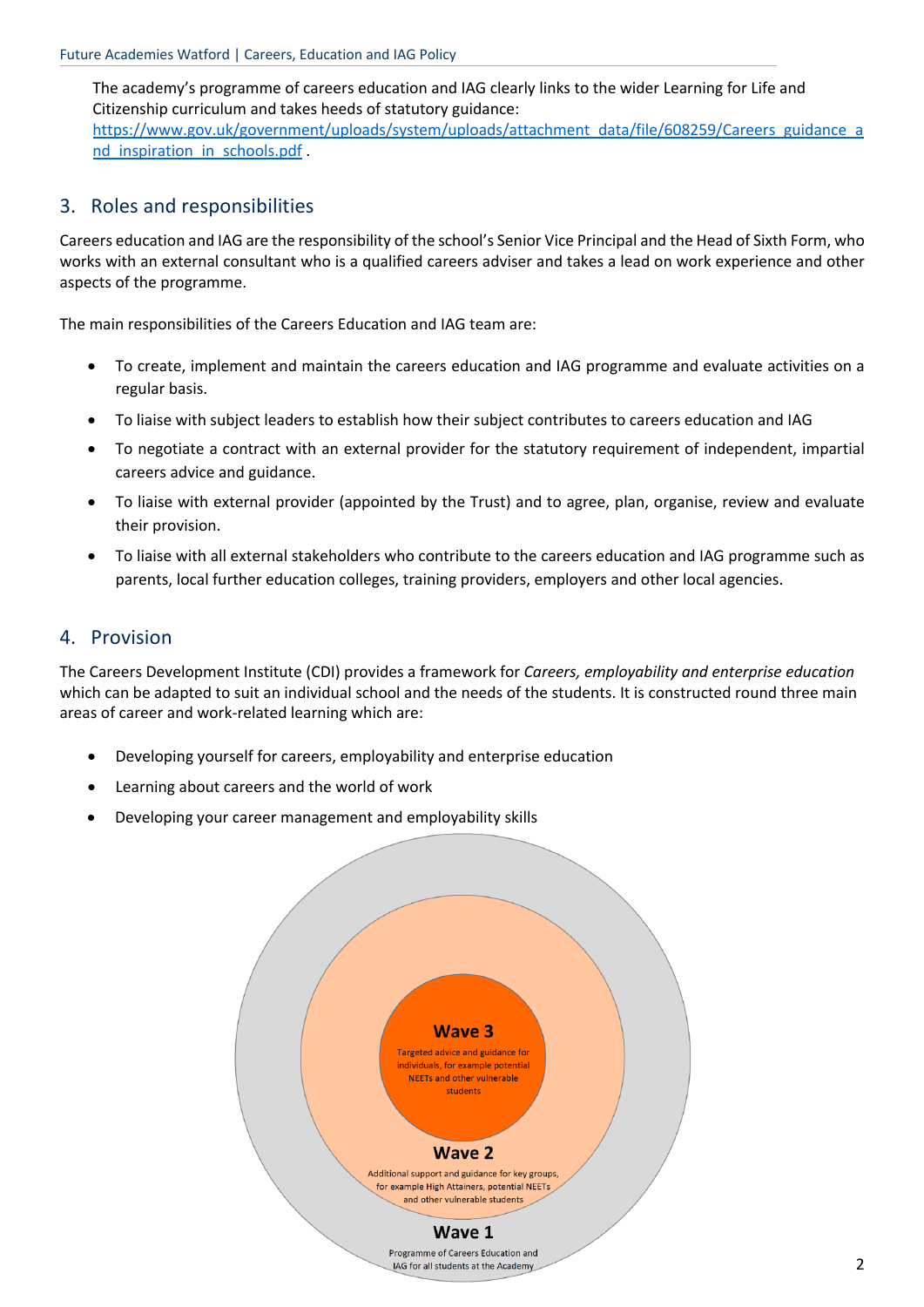The academy employs a wave model of careers education and IAG to ensure that students receive the support and guidance they need to make well-informed decisions about their futures.

Details of the activities that form part of the academy's Wave 1, Wave 2 and Wave 3 provision in each year group can be found in the *Appendix*. These include:

- A focus on careers and AIG as part of the citizenship programme delivered within the academy; a n annual Careers Fair during National Careers Week in March;
- Access to information about apprenticeships and vocational routes;
- Individual guidance interviews with SLT and Youth Connexions advisers to support Year 9 and Year 11 students to make their option choices;
- High Achievers programme which aims to expose our most able students to the opportunities that are available to them and give them the chance to experience life at university;
- Guided pathways model used to provide students with guidance about what are likely to be the most appropriate qualifications based on current attainment and to encourage them to have high aspirations.
- Individual assessment of Year 9 students who need alternative provision within the Key Stage 4 curriculum;
- Option Evenings followed by a programme of option talks in Years 9 and Year 11;
- A one-week work experience placement in Year 10;
- Full preparation and support for applications to university (UCAS) and for students who choose to follow an alternative route to further or higher education.

In addition to the taught curriculum, the rich and diverse nature of the extra-curricular activities in the academy provides immense opportunities for self-development and increased confidence and self-esteem. This makes a significant contribution to the careers education in the academy. Although the majority of students in the Sixth Form go to university, the academy is keen to ensure that students receive information about alternative pathways after Year 13 and therefore our careers education and IAG programme is very much focused on the individual student and providing information about apprenticeships, vocational qualifications and careers as well as university.

It is a statutory duty that the academy provides **independent**information, advice and guidance to students in addition to the support provided by teachers and other staff. This is achieved through:

- One-to-one interview for all Year 9 students with independent AIG adviser as part of the options process;
- One-to-one interview for all Year 11 students with independent AIG adviser as part of their 'next-steps' process;
- External consultant employed to support with applying and preparing for work experience;
- Connexions drop-in at parents' evenings and on GCSE and A-level results days;
- Annual Careers Fair;
- Outside speakers from a range of industries and fields of work.

Vulnerable students at the academy are provided with additional support through our AIG advisor. This takes the form of additional and more frequent one-to-one meetings, workshops, support in the completion of applications for college and apprenticeships, and support when visiting academy careers events.

All CLA students receive additional one-to-one support from a named Connexions adviser throughout their time at the academy.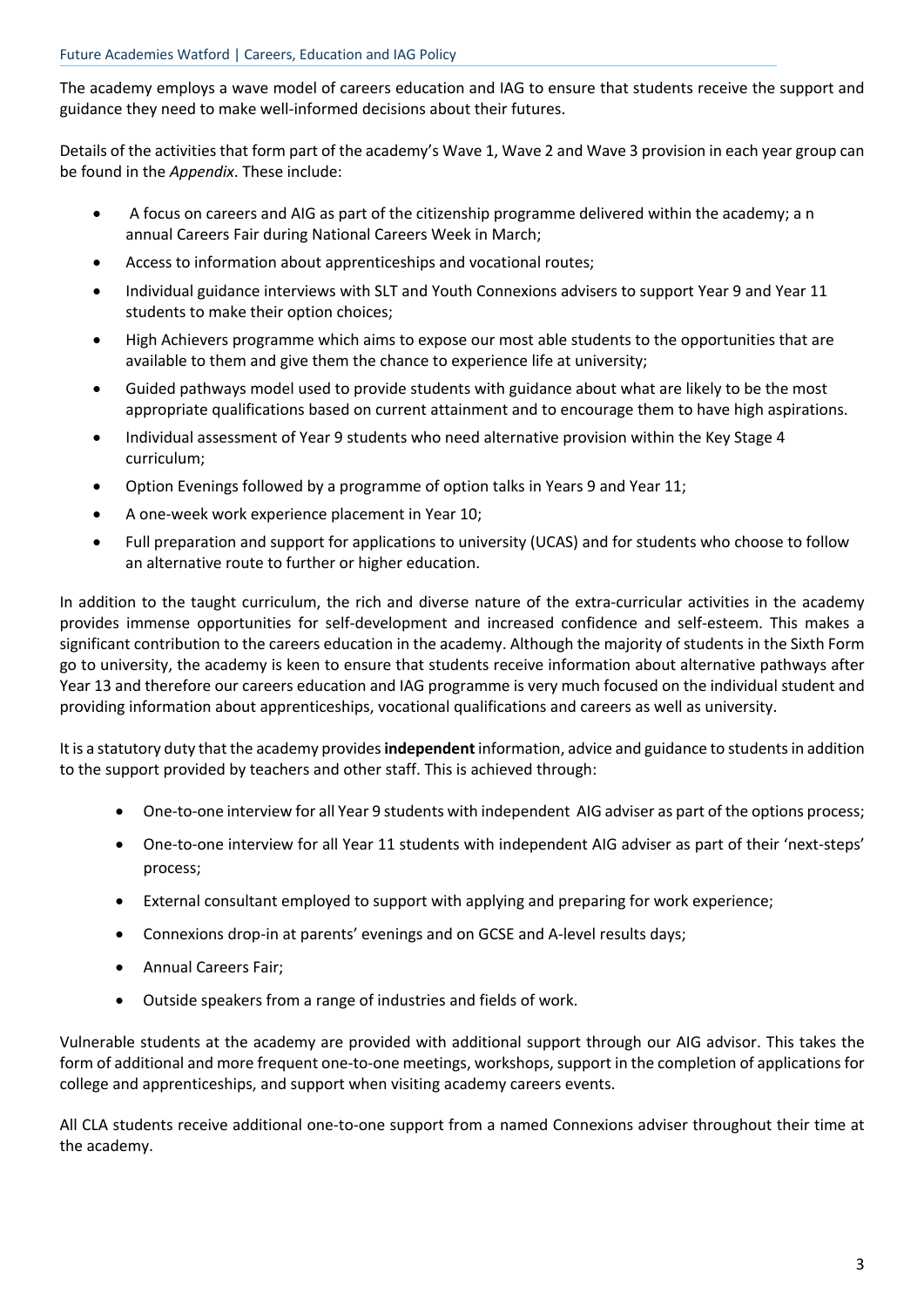|        | Wave 1                                                                                                                                                                                                                                                                                                                                                                                                                                                                                                                                                                                                                                                                                                                                                   | Wave 2                                                                                                                                                                                                                                                                             | Wave 3                                                                                                                                                                                          |
|--------|----------------------------------------------------------------------------------------------------------------------------------------------------------------------------------------------------------------------------------------------------------------------------------------------------------------------------------------------------------------------------------------------------------------------------------------------------------------------------------------------------------------------------------------------------------------------------------------------------------------------------------------------------------------------------------------------------------------------------------------------------------|------------------------------------------------------------------------------------------------------------------------------------------------------------------------------------------------------------------------------------------------------------------------------------|-------------------------------------------------------------------------------------------------------------------------------------------------------------------------------------------------|
| Year 7 | Personal target-setting<br>$\bullet$                                                                                                                                                                                                                                                                                                                                                                                                                                                                                                                                                                                                                                                                                                                     | <b>Careers Fair</b>                                                                                                                                                                                                                                                                | <b>Transition Programme</b>                                                                                                                                                                     |
|        | Moving to secondary school<br>٠<br>Identifying personal strengths, interests, skills and qualities<br>٠<br>Personal identity as a learner preferred style of learning and<br>$\bullet$<br>developing study, research and personal presentation and<br>organisational skills<br>Ensuring that students recognise that they have the same<br>$\bullet$<br>rights to opportunities in learning and work as other people<br>and that they recognise and can challenge stereotypes                                                                                                                                                                                                                                                                            | <b>Careers Week</b>                                                                                                                                                                                                                                                                | Eco Garden                                                                                                                                                                                      |
| Year 8 | • The benefits of being ambitious and enterprising in all aspects<br>of life<br>Knowledge and skills needed for setting realistic and<br>$\bullet$<br>challenging personal targets and goals<br>Identifying personal strengths, interests, skills and qualities as<br>part of the personal review and planning process, including<br>their value to future employability<br>Investigating different types of work, including employment,<br>self-employment and voluntary work; that everyone has a<br>'career'; individual pathways through education and work<br>National Careers Week: External speakers, workshops and<br>$\bullet$<br>enterprise activities.<br>Careers Fair attendance<br>$\bullet$<br>'Raising Aspirations' sessions<br>$\bullet$ | Apprenticeship week: Apprenticeship Bus<br>One to One Connexions appointments                                                                                                                                                                                                      | One to One Connexions appointments<br>throughout the year<br>Eco Garden                                                                                                                         |
| Year 9 | • Knowledge and skills needed for setting realistic and<br>challenging personal targets and goals<br>Investigating different types of work, including employment,<br>$\bullet$<br>self-employment and voluntary work; that everyone has a<br>'career'; individual pathways through education and work<br>The laws and by-laws relating to young people's permitted<br>hours and types of employment and how to minimise health<br>and safety risks<br>Choices available to them at the end of Key Stage 3, sources of<br>$\bullet$<br>information, advice and support, and the skills to manage this<br>decision-making process                                                                                                                          | National Careers Week: External speakers,<br>$\bullet$<br>workshops and enterprise activities<br>Apprenticeship Week: Apprenticeship Bus<br>Careers Fair and student-led Careers 'Speed<br>$\bullet$<br>Dating'<br>Connexions-led workshops on option pathways<br>and career plans | Enterprise and mentoring<br>workshops with local business,<br>community groups<br>Outside speakers<br><b>Additional Connexions</b><br>appointments for vulnerable and<br>disadvantaged students |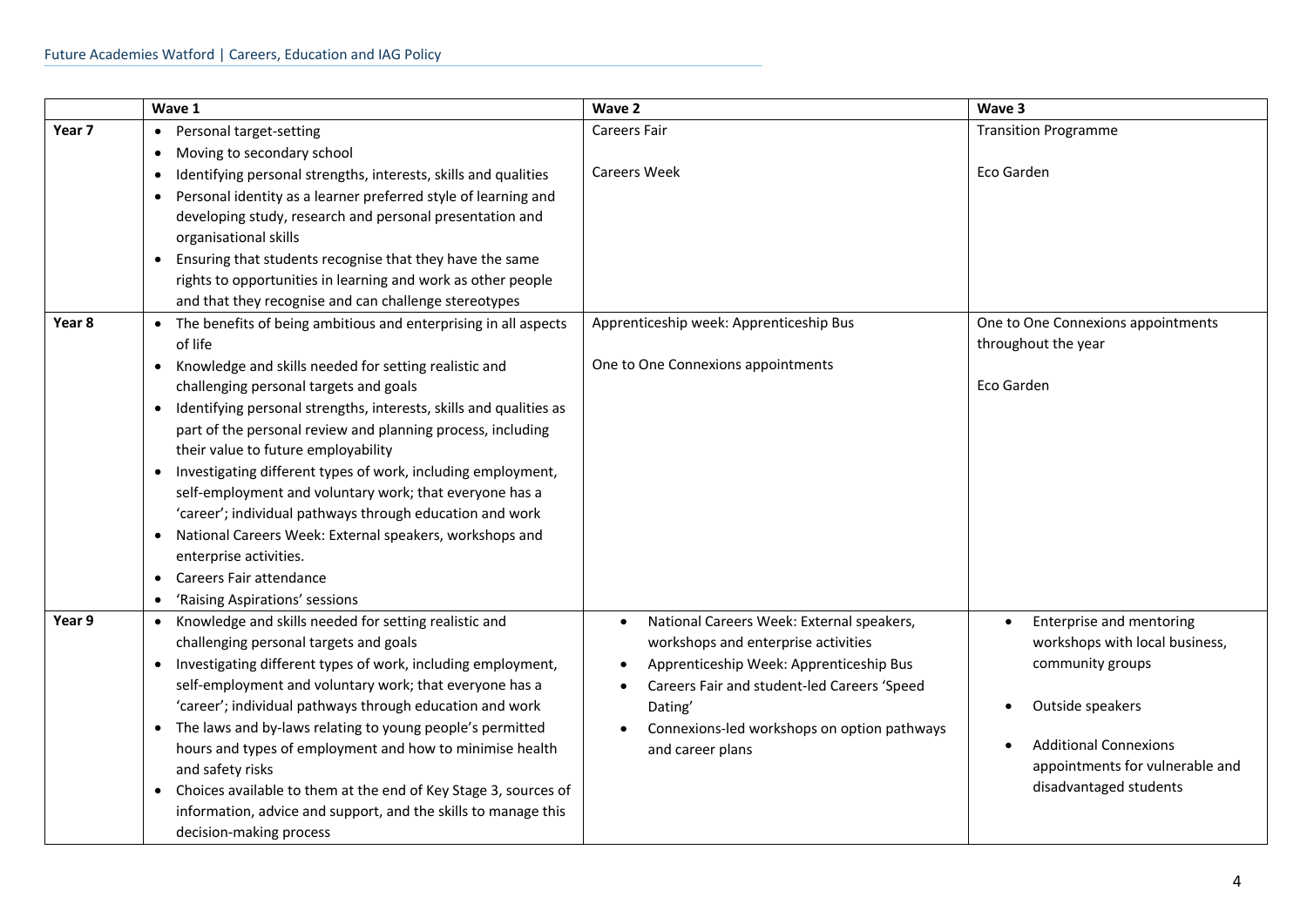| Year 10 | The skills and qualities required to engage in enterprise,<br>including seeing opportunity, managing risk, marketing,<br>productivity, understanding the concept of quality, cash flow<br>and profit<br>Different types of business, how they are organised and<br>$\bullet$<br>financed<br>The labour market (including the diversity of local and national<br>$\bullet$<br>employment opportunities), about learning options, skills,<br>occupations and progression routes and about self-<br>employment<br>One-to-one Connexions interviews begin and run throughout<br>$\bullet$<br>the year<br>• Connexions presentation to students and parents at Meet the<br>Tutor event in September: 'What are my options?'<br>Evaluating own personal strength and areas for development<br>$\bullet$<br>and using this to inform goal setting<br>Work experience programme and timeline to students and<br>$\bullet$<br>parents<br>'preparing for Work Experience' programme<br>$\bullet$<br>Rights and responsibilities at work (including their role as<br>workers and the roles and responsibilities of employers and<br>unions)<br>Developing study and employability skills (including time<br>management, self-organisation and presentation, project-<br>planning, team-working, networking and managing online<br>presence)<br>Work Experience parent presentation, student information<br>sessions and preparatory sessions; Health and Safety<br>Careers Fair and form tutor sessions on career fields<br>$\bullet$ | Careers Week: Careers Fair, mock interviews, CV<br>$\bullet$<br>and application writing<br>Apprenticeship Week: Workshops and support<br>meetings with Connexions                                                 | Next Steps programme launch:<br>Personalised and delivered to small<br>groups by Connexions                                                                                      |
|---------|----------------------------------------------------------------------------------------------------------------------------------------------------------------------------------------------------------------------------------------------------------------------------------------------------------------------------------------------------------------------------------------------------------------------------------------------------------------------------------------------------------------------------------------------------------------------------------------------------------------------------------------------------------------------------------------------------------------------------------------------------------------------------------------------------------------------------------------------------------------------------------------------------------------------------------------------------------------------------------------------------------------------------------------------------------------------------------------------------------------------------------------------------------------------------------------------------------------------------------------------------------------------------------------------------------------------------------------------------------------------------------------------------------------------------------------------------------------------------------------------------------------------------|-------------------------------------------------------------------------------------------------------------------------------------------------------------------------------------------------------------------|----------------------------------------------------------------------------------------------------------------------------------------------------------------------------------|
| Year 11 | $\bullet$<br>How their strengths, interests, skills and qualities are changing<br>$\bullet$                                                                                                                                                                                                                                                                                                                                                                                                                                                                                                                                                                                                                                                                                                                                                                                                                                                                                                                                                                                                                                                                                                                                                                                                                                                                                                                                                                                                                                | Careers Week: Careers Fair, mock interviews, CV                                                                                                                                                                   | Preparing for next steps: College,                                                                                                                                               |
|         | and how these relate to future employability<br>The information, advice and guidance available them and how<br>$\bullet$<br>to access it<br>Rights and responsibilities at work (including their role as<br>workers, and the roles and responsibilities of employers and<br>unions)                                                                                                                                                                                                                                                                                                                                                                                                                                                                                                                                                                                                                                                                                                                                                                                                                                                                                                                                                                                                                                                                                                                                                                                                                                        | and job/college application writing<br>External speakers and local business mentoring<br>and enterprise activities<br>Apprenticeship Week: Applications and FAQ<br>session with adviser including mock interviews | Sixth Form, apprenticeships,<br>employment. Individual support.<br>Applying for apprenticeships and<br>college applications<br>Student Shadowing: University of<br>Hertfordshire |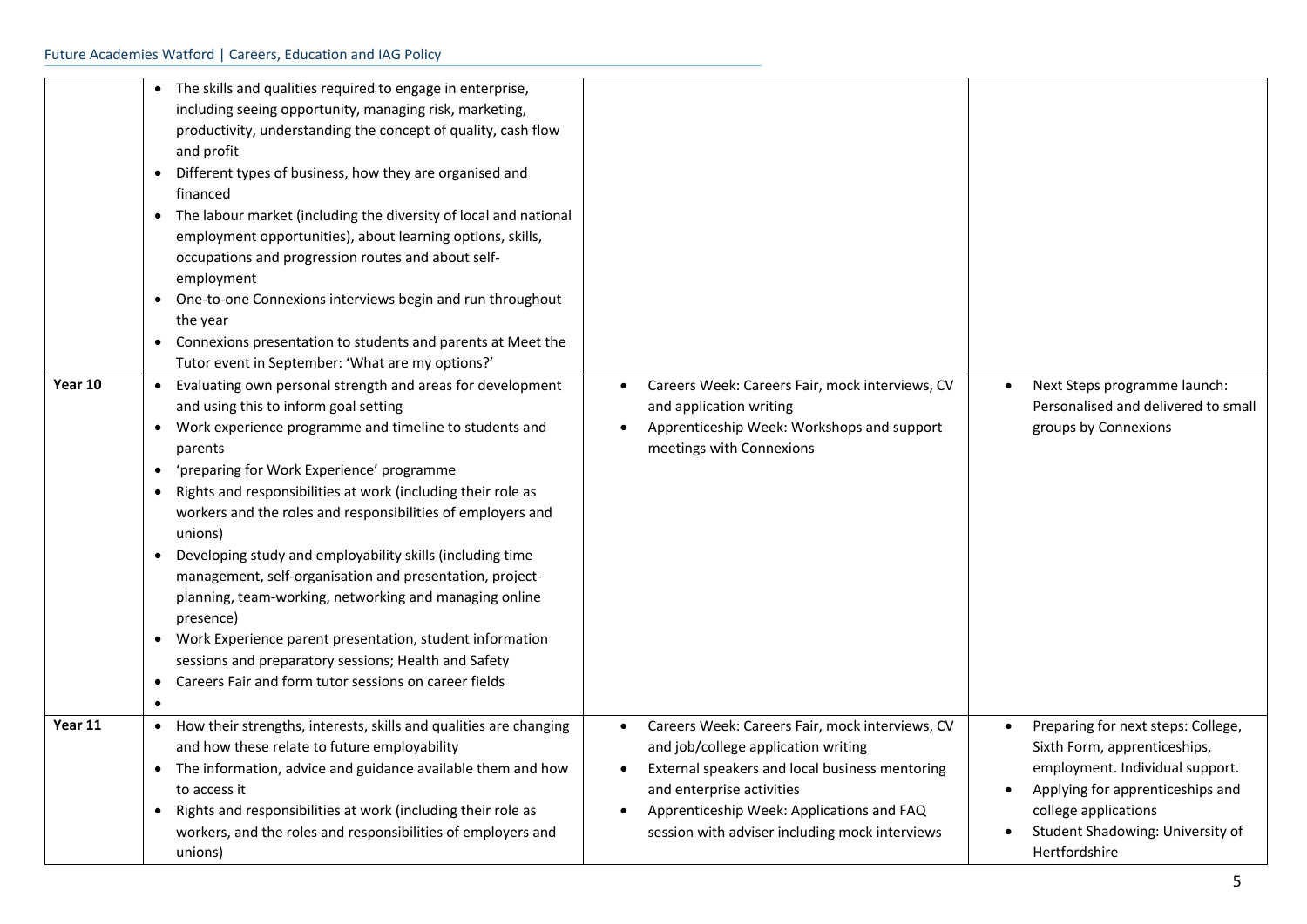| Attitudes and values in relation to work and enterprise<br>(including terms such as 'customer service' and protecting | University 'mock' interview programme<br>UCAS application collaboration (University of | UCAS personal statement writing<br>$\bullet$<br>seminar (outside agency) |
|-----------------------------------------------------------------------------------------------------------------------|----------------------------------------------------------------------------------------|--------------------------------------------------------------------------|
| corporate brand                                                                                                       | Hertfordshire LRC support)                                                             | Imperial College UCAS application<br>$\bullet$                           |
| Confidentiality in the workplace, when it should be kept and                                                          |                                                                                        | workshop (Russell group)                                                 |
| when it might need to be broken                                                                                       |                                                                                        |                                                                          |
| Developing career identity, including how to maximise their                                                           |                                                                                        |                                                                          |
| chances when applying for education or employment                                                                     |                                                                                        |                                                                          |
| opportunities                                                                                                         |                                                                                        |                                                                          |
| One-to-one Connexions meetings                                                                                        |                                                                                        |                                                                          |
| Connexions workshops with students: Alternatives to Sixth                                                             |                                                                                        |                                                                          |
| Form, raising aspirations, applying to college including college                                                      |                                                                                        |                                                                          |
| visit                                                                                                                 |                                                                                        |                                                                          |
| UCAS programme and University Fair                                                                                    |                                                                                        |                                                                          |
| National Citizenship Service                                                                                          |                                                                                        |                                                                          |
| Dragon's Apprentice                                                                                                   |                                                                                        |                                                                          |
| YOPEY Befriending Scheme                                                                                              |                                                                                        |                                                                          |